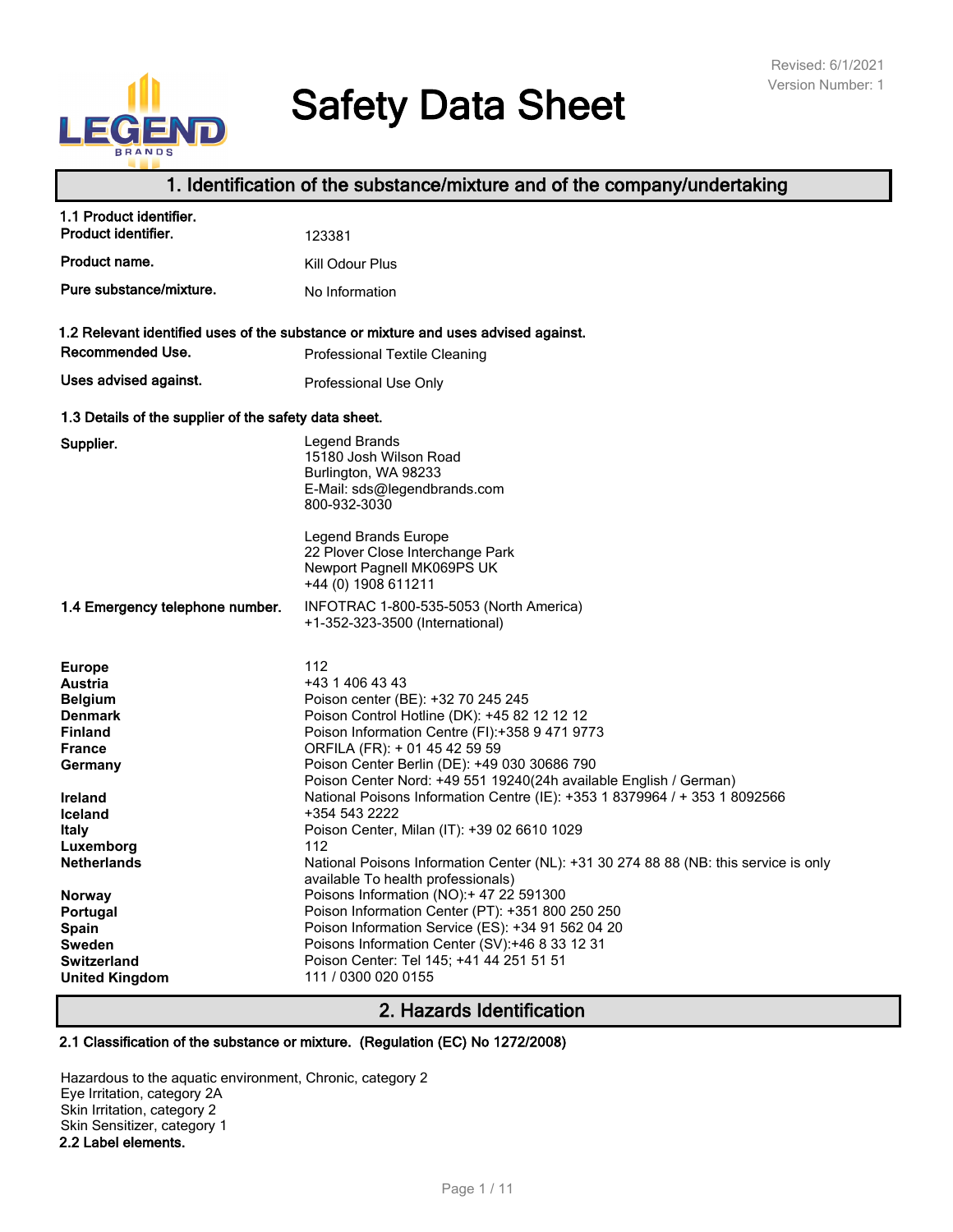

### **Signal Word**

#### Warning **Hazardous components which must be listed on the label**

# MIXTURE OF 5-CHLORO-2-METHYL-4-ISOTHIAZOLIN-3-ONE AND 2-METHYL-2 H-ISOTHIAZOL-3-ONE (3:1)

#### **Possible Hazards**

4.8% of the mixture consists of ingredients of unknown acute toxicity 4.8% of the mixture consists of ingredient(s) of unknown acute inhalation toxicity

#### **HAZARD STATEMENTS**

- H319 Causes serious eye irritation.
- H411 Toxic to aquatic life with long lasting effects.
- H315 Causes skin irritation.
- H317 May cause an allergic skin reaction.

#### **LABEL PRECAUTIONARY STATEMENTS**

P362+P364 Take off contaminated clothing and wash it before reuse.

#### **PRECAUTIONARY STATEMENTS**

| P <sub>261</sub> | Avoid breathing dust/ fume/ gas/ mist/ vapors/ spray.                                                                               |
|------------------|-------------------------------------------------------------------------------------------------------------------------------------|
| P <sub>264</sub> | Wash face, hands and any exposed skin thoroughly after handling.                                                                    |
| P272             | Contaminated work clothing should not be allowed out of the workplace.                                                              |
| P273             | Avoid release to the environment.                                                                                                   |
| P280             | Wear protective gloves/protective clothing/eye protection/face protection                                                           |
| P302+P352        | IF ON SKIN: Wash with plenty of soap and water.                                                                                     |
| P305+P351+P338   | IF IN EYES: Rinse cautiously with water for several minutes. Remove contact lenses, if present and easy to<br>do. Continue rinsing. |
| P321             | Specific treatment (see supplemental first aid instructions on this label).                                                         |
| P332+P313        | If skin irritation occurs: Get medical advice/attention.                                                                            |
| P333+P313        | If skin irritation or rash occurs: Get medical advice/attention.                                                                    |
| P337+P313        | If eye irritation persists: Get medical advice/attention.                                                                           |
| P391             | Collect spillage.                                                                                                                   |
| P501             | Dispose of contents/ container to an approved waste disposal plant.                                                                 |
|                  |                                                                                                                                     |

#### **2.3 Other hazards**

EMERGENCY OVERVIEW: No Information

# **3. Composition/Information on Ingredients**

#### **3.1 Substances.**

This product is a mixture. Health hazard information is based on its components.

| CAS-No.    | EC No.    | <b>REACH Reg No.</b>      | Wt. %       | <b>Chemical Name</b>                       | Classification (1272/2008/EC)                                                                          |
|------------|-----------|---------------------------|-------------|--------------------------------------------|--------------------------------------------------------------------------------------------------------|
| 111-76-2   | 203-905-0 | 203-905-0                 | $2.5 - 10$  | Ethylene glycol monobutyl<br>ether         | Acute Tox. 4 Oral (H302)<br>Acute Tox. 4 Dermal (H312)<br>Skin Irrit. 2 (H315)<br>Eye Irrit. 2A (H319) |
| 68439-57-6 | 270-407-8 | No Information            | $2.5 - 10$  | SODIUM (C14-16) OLEFIN<br><b>SULFONATE</b> | No information                                                                                         |
| 34590-94-8 | 252-104-2 | 01-2119450011-<br>60-XXXX | $1.0 - 2.5$ | Dipropylene glycol<br>monomethyl ether     | No information                                                                                         |
| 119-36-8   | 204-317-7 | No Information            | ~1.0        | methyl salicylate                          | Acute Tox. 4 Oral (H302)                                                                               |
| $97-53-0$  | 202-589-1 | No Information            | ~1.0        | 4-ALLYL-2-<br><b>METHOXYPHENOL</b>         | Acute Tox. 4 Oral (H302)                                                                               |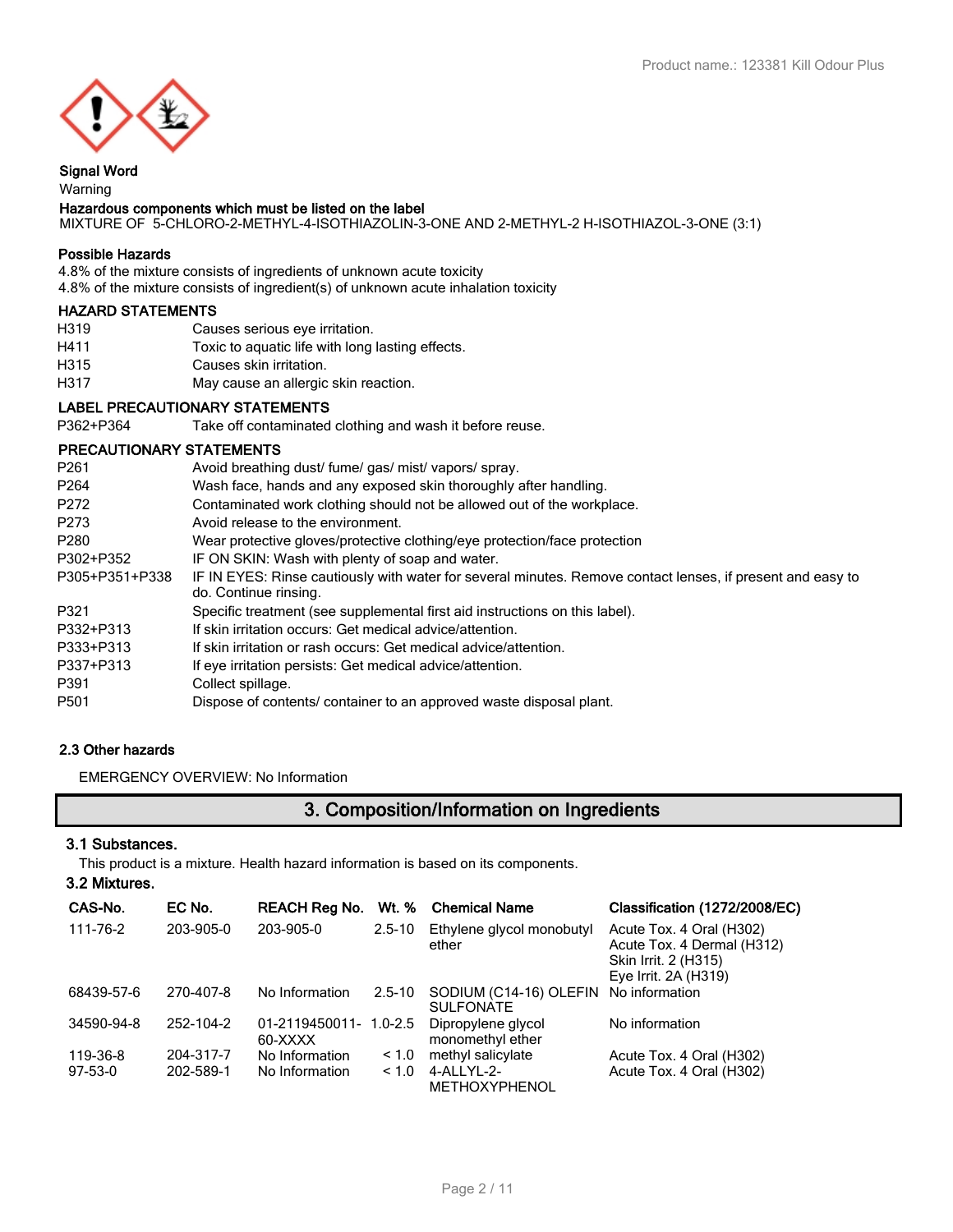| 5989-27-5                          | 227-813-5                                    | No Information                                     | < 1.0                  | D-limonene                                                                                                                                          | Flam. Lig. 3 (H226)<br>Skin Irrit. 2 (H315)<br>Skin Sens. 1 (H317)<br>Aquatic Acute 1 (H400)<br>Aquatic Chronic 1 (H410)                                                                                                                                                                                       |
|------------------------------------|----------------------------------------------|----------------------------------------------------|------------------------|-----------------------------------------------------------------------------------------------------------------------------------------------------|----------------------------------------------------------------------------------------------------------------------------------------------------------------------------------------------------------------------------------------------------------------------------------------------------------------|
| 140-11-4<br>104-55-2<br>55965-84-9 | 205-399-7<br>203-213-9<br>No.<br>Information | No Information<br>No Information<br>No Information | ~1.0<br>< 1.0<br>< 1.0 | Benzyl acetate<br>2-PROPENAL, 3 PHENYL-<br>MIXTURE OF 5-<br>CHLORO-2-METHYL-4-<br>ISOTHIAZOLIN-3-ONE<br>AND 2-METHYL-2 H-<br>ISOTHIAZOL-3-ONE (3:1) | No information<br>Acute Tox. 4 Dermal (H312)<br>Acute Tox. 3 Oral (H301)<br>Acute Tox. 1 Dermal (H310)<br>Skin Corr. 1 (H314)<br>Skin Sens. 1 (H317)<br>Acute Tox. 1 Inhalation (H330)<br>Aquatic Acute 1 (H400)<br>Aquatic Chronic 1 (H410)<br>Corr. Resp. (EUH071)<br>M-Factor: 100<br>M-Factor chronic: 100 |

**For the full text of the H-Statements mentioned in this Section, see Section 16.**

# **4. First-aid Measures**

#### **4.1 Description of first-aid measures.**

#### **General advice.**

Call a physician if irritation develops or persists. Show this safety data sheet to the doctor in attendance. When symptoms persist or in all cases of doubt seek medical advice.

#### **Inhalation.**

Move to fresh air. If symptoms persist, call a physician. If not breathing, give artificial respiration.

#### **Skin contact.**

If skin irritation persists, call a physician. Wash off immediately with soap and plenty of water. Remove all contaminated clothes and shoes.

#### **Eye contact.**

Rinse thoroughly with plenty of water for at least 15 minutes and consult a physician. Call a physician if irritation develops or persists. Remove contact lenses, if present.

#### **Ingestion.**

Do NOT induce vomiting. Never give anything by mouth to an unconscious person. Call a physician immediately. Gently wipe or rinse the inside of the mouth with water.

#### **4.2 Most important symptoms and effects, both acute and delayed.**

#### **Symptoms**

See Section 2.2, Label Elements and/or Section 11, Toxicological effects.

#### **4.3 Indication of any immediate medical attention and special treatment needed.**

#### **Notes to physician**

Treat symptomatically.

# **5. Fire-fighting Measures**

#### **5.1 Extinguishing media.**

#### **Suitable extinguishing media.**

Water spray. Foam. Dry powder. Dry chemical. Alcohol-resistant foam. Use extinguishing measures that are appropriate to local circumstances and the surrounding environment. Carbon dioxide (CO<sub>2</sub>). No Information

#### **Extinguishing media which shall not be used for safety reasons.**

High volume water jet.

#### **5.2 Special hazards arising from the substance or mixture.**

Flash back possible over considerable distance. Hazardous decomposition products formed under fire conditions.

#### **5.3 Advice for firefighters.**

As in any fire, wear self-contained breathing apparatus pressure-demand, MSHA/NIOSH (approved or equivalent) and full protective gear.

Remove all sources of ignition. Use personal protection recommended in Section 8.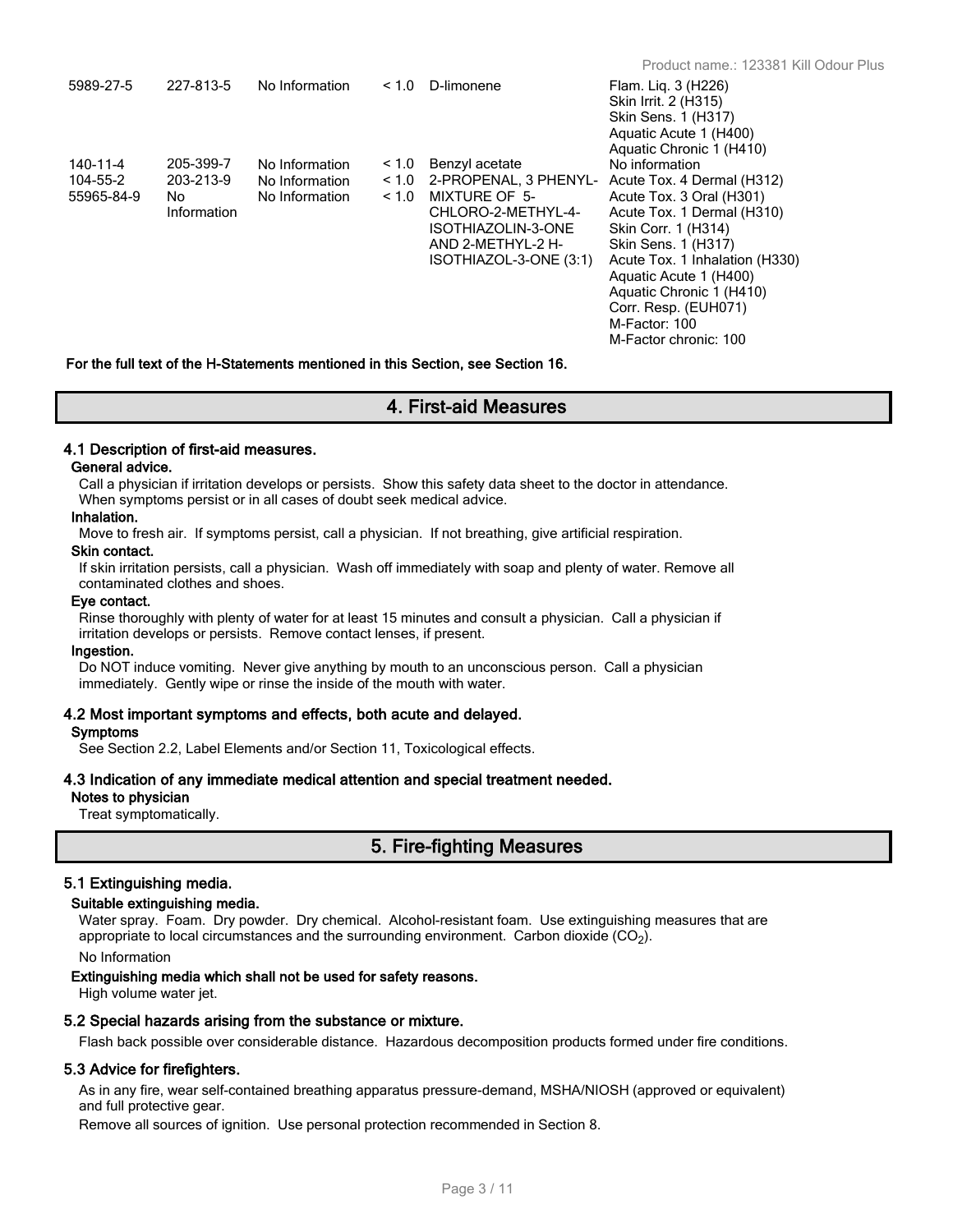#### **6.1 Personal precautions, protective equipment and emergency procedures. Personal precautions.**

Avoid contact with skin, eyes and clothing. Ensure adequate ventilation, especially in confined areas. Do not breathe vapors or spray mist.

#### **Advice for emergency responders.**

Remove all sources of ignition. Use personal protection recommended in Section 8.

#### **6.2 Environmental precautions.**

Prevent further leakage or spillage if safe to do so. Do not allow material to contaminate ground water system. Prevent product from entering drains. See Section 12 for additional Ecological information.

#### **6.3 Methods and materials for containment and cleaning up. Methods for Containment.**

Prevent further leakage or spillage if safe to do so. Pick up and transfer to properly labeled containers. Use personal protective equipment. Remove all sources of ignition.

#### **Methods for cleaning up.**

Use personal protective equipment as required.

#### **6.4 Reference to other sections**

See section 8 for more information.

# **7. Handling and Storage**

#### **7.1 Precautions for safe handling.**

#### **Advice on safe handling.**

Handle in accordance with good industrial hygiene and safety practice. Keep away from sources of ignition - No smoking.

#### **Hygiene measures.**

See section 7 for more information.

#### **7.2 Conditions for safe storage, including any incompatibilities.**

#### **Storage Conditions.**

Keep containers tightly closed in a cool, well-ventilated place. Store in original container.

#### **7.3 Specific end use(s)**

**Specific use(s)**

No Information

#### **Exposure scenario**

No Information Available

# **8. Exposure Controls/Personal Protection**

### **8.1 Control parameters**

#### **Exposure Limit Values**

| <b>Chemical Name</b> | Austria        | <b>Belguim</b> | <b>Denmark</b> | <b>European Union</b> | <b>Finland</b> | France         |
|----------------------|----------------|----------------|----------------|-----------------------|----------------|----------------|
| Ethylene glycol      | STEL: 40 ppm   | STEL: 50 ppm   | TWA: 20 ppm    | STEL: 50 ppm          | STEL: 50 ppm   | STEL: 50 ppm   |
| monobutyl ether      | STEL: 200 mg/  | STEL: 246 mg/  | TWA: 98 mg/m3  | STEL: 246 mg/         | STEL: 250 mg/  | STEL: 246 mg/  |
| 111-76-2             | m3             | m3             |                | mЗ                    | mЗ             | m3             |
|                      | TWA: 20 ppm    | TWA: 20 ppm    |                | TWA: 20 ppm           | $TWA:20$ ppm   | TWA: 10 ppm    |
|                      | TWA: 98 mg/m3  | TWA: 98 mg/m3  |                | TWA: 98 mg/m3         | TWA: 98 mg/m3  | TWA: 49 mg/m3  |
| Dipropylene          | STEL: 100 ppm  | TWA: 50 ppm    | TWA: 50 ppm    | TWA: 50 ppm           | TWA: 50 ppm    | TWA: 50 ppm    |
| glycol               | STEL: 614 mg/  | TWA: 308 mg/m3 | TWA: 309 mg/m3 | TWA: 308 mg/m3        | TWA: 310 mg/m3 | TWA: 308 mg/m3 |
| monomethyl           | mЗ             |                |                |                       |                |                |
| ether                | TWA: 50 ppm    |                |                |                       |                |                |
| 34590-94-8           | TWA: 307 mg/m3 |                |                |                       |                |                |
| Benzyl acetate       |                | TWA: 10 ppm    | TWA: 10 ppm    |                       |                |                |
| 140-11-4             |                | TWA: 62 mg/m3  | TWA: 61 mg/m3  |                       |                |                |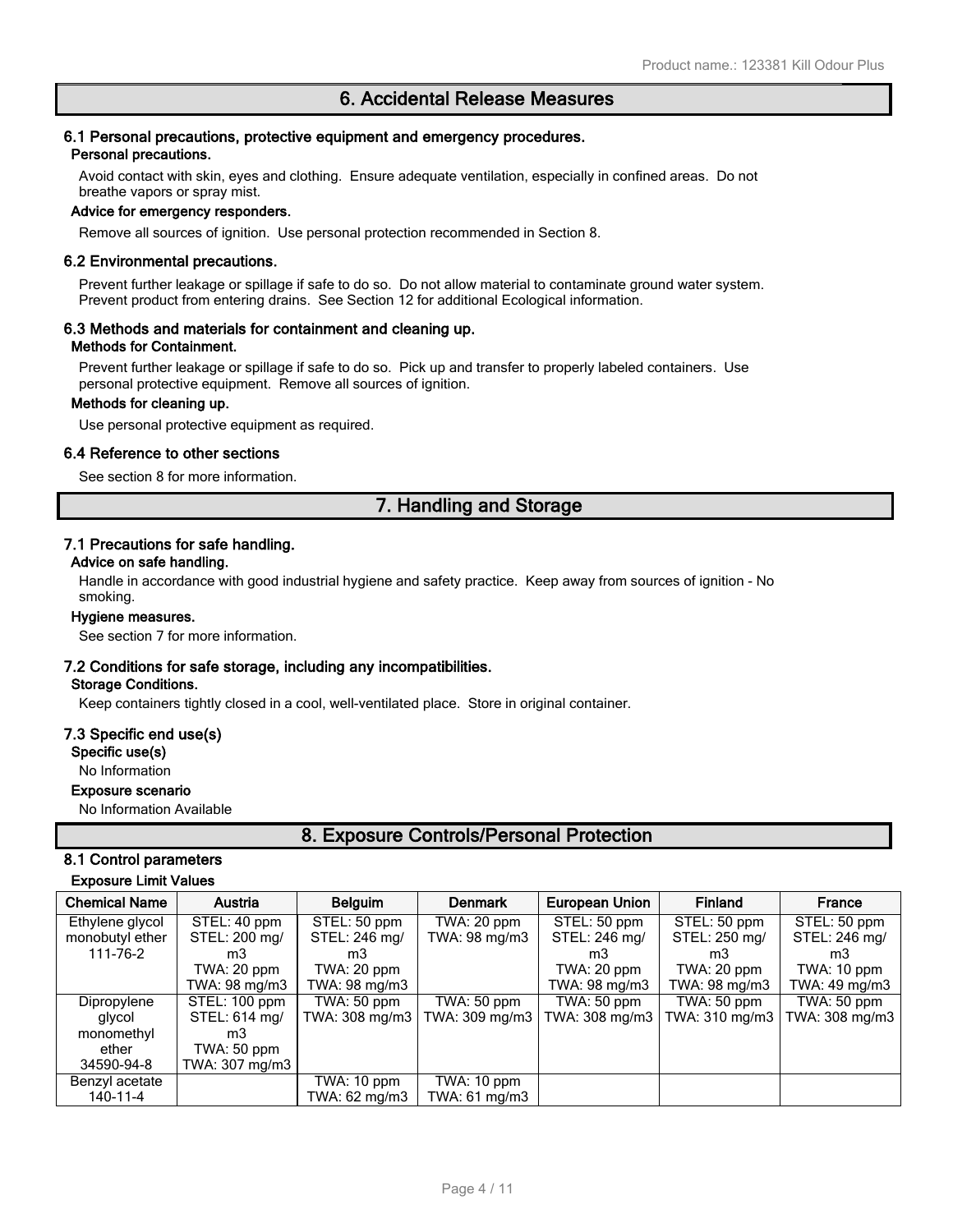| <b>Chemical Name</b>                                                                                                                       | Austria                                                                            | <b>Belguim</b>                                                                                  | <b>Denmark</b>                                                                  | <b>European Union</b>                                                           | <b>Finland</b>                                                                   | France                                                               |
|--------------------------------------------------------------------------------------------------------------------------------------------|------------------------------------------------------------------------------------|-------------------------------------------------------------------------------------------------|---------------------------------------------------------------------------------|---------------------------------------------------------------------------------|----------------------------------------------------------------------------------|----------------------------------------------------------------------|
| D-limonene<br>5989-27-5                                                                                                                    |                                                                                    |                                                                                                 |                                                                                 |                                                                                 | STEL: 50 ppm<br>STEL: 280 mg/<br>m <sub>3</sub><br>TWA: 25 ppm<br>TWA: 140 mg/m3 |                                                                      |
| <b>MIXTURE OF 5-</b><br>CHLORO-2-<br>METHYL-4-<br>ISOTHIAZOLIN-3<br>-ONE AND 2-<br>METHYL-2 H-<br>ISOTHIAZOL-3-<br>ONE (3:1)<br>55965-84-9 | TWA: 0.05 mg/<br>m3                                                                |                                                                                                 |                                                                                 |                                                                                 |                                                                                  |                                                                      |
| <b>Chemical Name</b>                                                                                                                       | Germany                                                                            | Iceland                                                                                         | Ireland                                                                         | Italy                                                                           | Luxembourg                                                                       | <b>Netherlands</b>                                                   |
| Ethylene glycol<br>monobutyl ether<br>111-76-2                                                                                             | STEL: 20 ppm<br>STEL: 98 mg/m3<br>TWA: 10 ppm<br>TWA: 49 mg/m3                     | STEL: 50 ppm<br>STEL: 246 mg/<br>m <sub>3</sub><br>TWA: 20 ppm<br>TWA: 100 mg/m3<br>TWA: 25 ppm | STEL: 50 ppm<br>STEL: 246 mg/<br>m <sub>3</sub><br>TWA: 20 ppm<br>TWA: 98 mg/m3 | STEL: 50 ppm<br>STEL: 246 mg/<br>m <sub>3</sub><br>TWA: 20 ppm<br>TWA: 98 mg/m3 | STEL: 50 ppm<br>STEL: 246 mg/<br>m <sub>3</sub><br>TWA: 20 ppm<br>TWA: 98 mg/m3  | STEL: 246 mg/<br>m <sub>3</sub><br>TWA: 100 mg/m3                    |
| Dipropylene<br>glycol<br>monomethyl<br>ether                                                                                               | STEL: 50 ppm<br>STEL: 310 mg/<br>m <sub>3</sub><br>TWA: 50 ppm                     | TWA: 50 ppm<br>TWA: 300 mg/m3                                                                   | STEL: 150 ppm<br>STEL: 924 mg/<br>m <sub>3</sub><br>TWA: 50 ppm                 | TWA: 50 ppm<br>TWA: 308 mg/m3                                                   | TWA: 308 mg/m3<br>TWA: 50 ppm                                                    | TWA: 300 mg/m3                                                       |
| 34590-94-8<br>Benzyl acetate                                                                                                               | TWA: 310 mg/m3                                                                     |                                                                                                 | TWA: 308 mg/m3<br>STEL: 30 ppm                                                  |                                                                                 |                                                                                  |                                                                      |
| 140-11-4                                                                                                                                   |                                                                                    |                                                                                                 | TWA: 10 ppm                                                                     |                                                                                 |                                                                                  |                                                                      |
| D-limonene<br>5989-27-5                                                                                                                    | STEL: 20 ppm<br>STEL: 112 mg/<br>m <sub>3</sub><br>TWA: 5 ppm<br>TWA: 28 mg/m3     |                                                                                                 |                                                                                 |                                                                                 |                                                                                  |                                                                      |
| <b>Chemical Name</b>                                                                                                                       | Norway                                                                             | Portugal                                                                                        | Spain                                                                           | Sweden                                                                          | <b>Switzerland</b>                                                               | <b>UK</b>                                                            |
| Ethylene glycol<br>monobutyl ether<br>111-76-2                                                                                             | STEL: 20 ppm<br>STEL: 75 mg/m3<br>TWA: 10 ppm<br>TWA: 50 mg/m3                     | STEL: 50 ppm<br>STEL: 246 mg/<br>m3<br>TWA: 20 ppm<br>TWA: 98 mg/m3                             | STEL: 50 ppm<br>STEL: 245 mg/<br>m <sub>3</sub><br>TWA: 20 ppm<br>TWA: 98 mg/m3 | STEL: 50 ppm<br>STEL: 246 mg/<br>m3<br>TWA: 10 ppm<br>TWA: 50 mg/m3             | STEL: 20 ppm<br>STEL: 98 mg/m3<br>TWA: 10 ppm<br>TWA: 49 mg/m3                   | STEL: 50 ppm<br>STEL: 246 mg/<br>m3<br>TWA: 25 ppm<br>TWA: 123 mg/m3 |
| Dipropylene<br>glycol<br>monomethyl                                                                                                        | STEL: 75 ppm<br>STEL: 375 mg/<br>m3                                                | STEL: 150 ppm<br>TWA: 50 ppm<br>TWA: 308 mg/m3                                                  | TWA: 50 ppm<br>TWA: 308 mg/m3                                                   | STEL: 75 ppm<br>STEL: 450 mg/<br>m <sub>3</sub>                                 | STEL: 50 ppm<br>STEL: 300 mg/<br>m <sub>3</sub>                                  | STEL: 150 ppm<br>STEL: 924 mg/<br>m <sub>3</sub>                     |
| ether<br>34590-94-8                                                                                                                        | TWA: 50 ppm<br>TWA: 300 mg/m3                                                      |                                                                                                 |                                                                                 | TWA: 50 ppm<br>TWA: 300 mg/m3                                                   | TWA: 50 ppm<br>TWA: 300 mg/m3                                                    | TWA: 50 ppm<br>TWA: 308 mg/m3                                        |
| Benzyl acetate<br>140-11-4                                                                                                                 |                                                                                    | TWA: 10 ppm                                                                                     | TWA: 10 ppm<br>TWA: 62 mg/m3                                                    |                                                                                 |                                                                                  |                                                                      |
| D-limonene<br>5989-27-5                                                                                                                    | STEL: 37.5 ppm<br>STEL: 175 mg/<br>m <sub>3</sub><br>TWA: 25 ppm<br>TWA: 140 mg/m3 |                                                                                                 | TWA: 30 ppm<br>TWA: 168 mg/m3                                                   |                                                                                 | STEL: 14 ppm<br>STEL: 80 mg/m3<br>TWA: 7 ppm<br>TWA: 40 mg/m3                    |                                                                      |
| <b>MIXTURE OF 5-</b><br>CHLORO-2-<br>METHYL-4-<br>ISOTHIAZOLIN-3<br>-ONE AND 2-<br>METHYL-2 H-<br>ISOTHIAZOL-3-<br>ONE (3:1)<br>55965-84-9 |                                                                                    |                                                                                                 |                                                                                 |                                                                                 | TWA: 0.2 mg/m3                                                                   |                                                                      |

TWA: Time weighted average

STEL: Short term exposure limit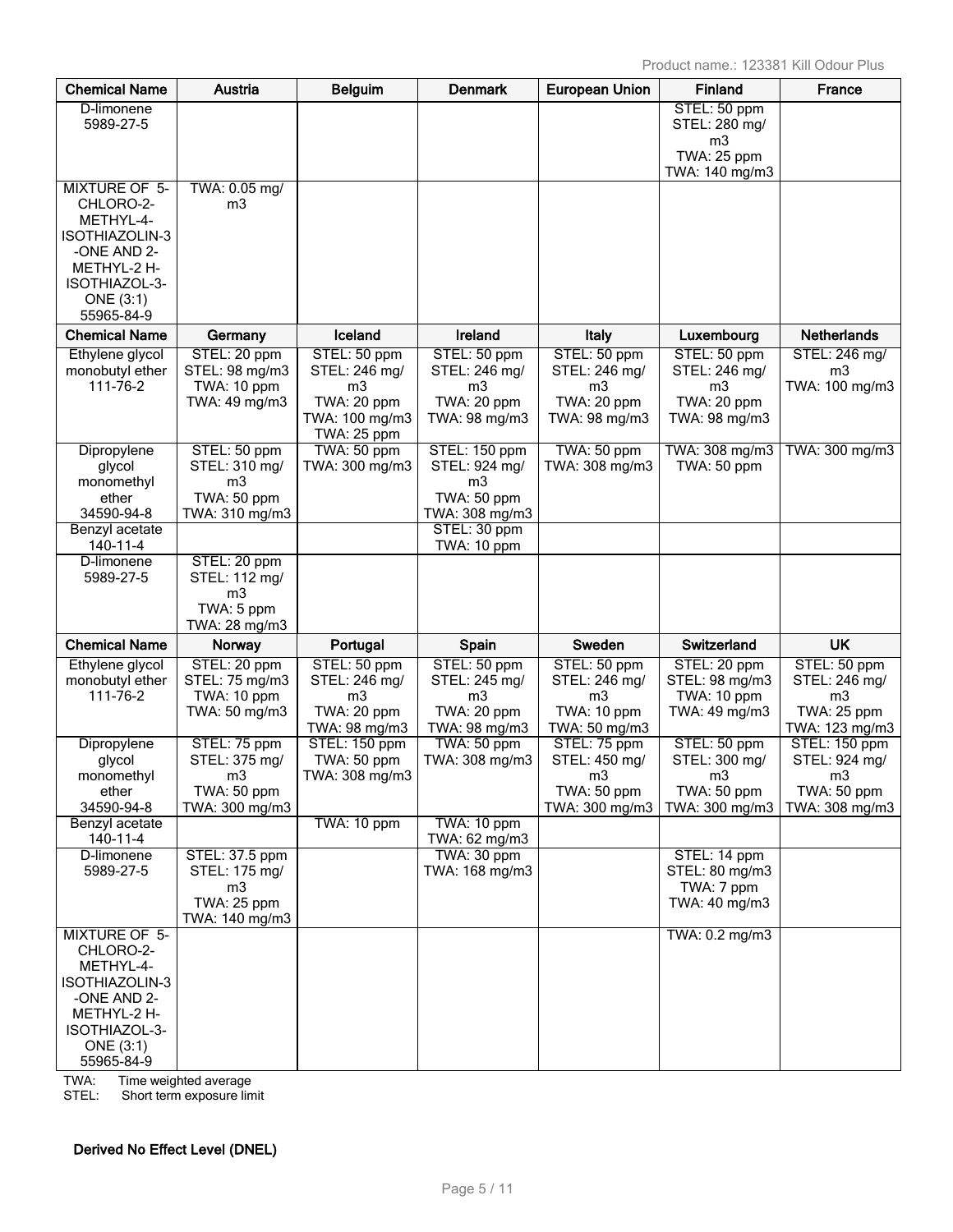#### No Information Available

#### **Predicted No Effect Level (PNEC)**

No Information Available

# **8.2. Exposure controls.**

#### **Engineering Measures.**

Showers, eyewash stations, and ventilation systems.

# **Personal protective equipment.**

#### **Eye/Face Protection.**

Safety glasses with side-shields.

 **Hand Protection.**

Wear suitable protective clothing.

 **Skin and body protection.**

No Information

#### **Respiratory protection.**

In case of insufficient ventilation wear suitable respiratory equipment.

#### **Hygiene measures.**

See section 7 for more information.

#### **Environmental Exposure Controls.**

No Information

# **9. Physical and Chemical Properties**

#### **9.1 Information on basic physical and chemical properties.**

| <b>Physical state</b>                                              | Liquid                      |
|--------------------------------------------------------------------|-----------------------------|
| Appearance                                                         | Clear liquid                |
| Colour                                                             | Yellow                      |
| Odour                                                              | Spice                       |
| <b>Odour Threshold</b>                                             | No Information              |
| рH                                                                 | 8.0                         |
| Melting point / freezing point $(°C)$                              | No Information              |
| Flash Point, (°C)                                                  | 78                          |
| Boiling point/range (°C)                                           | $100 - 1,461$               |
| <b>Evaporation rate</b>                                            | No Information              |
| Combustibility                                                     | Does not Support Combustion |
| Upper/lower flammability or explosive limits                       | No Information              |
| <b>Vapour Pressure</b>                                             | No Information              |
| Vapour density                                                     | No Information              |
| Specific Gravity (g/cm3)                                           | 1.003                       |
| Solubility in / Miscibility with Water                             | No Information              |
| Partition Coefficient: n-octanol/water                             | No Information              |
| Auto-Ignition Temperature (°C)                                     | No Information              |
| Decomposition temperature (°C)                                     | No Information              |
| <b>Viscosity</b>                                                   | No Information              |
| <b>Oxidising properties</b>                                        | Not Applicable              |
| 9.2 Other information.<br>Volatile Organic Compounds (VOC) content | 15%                         |
| (See section 16 for abbreviation legend)                           |                             |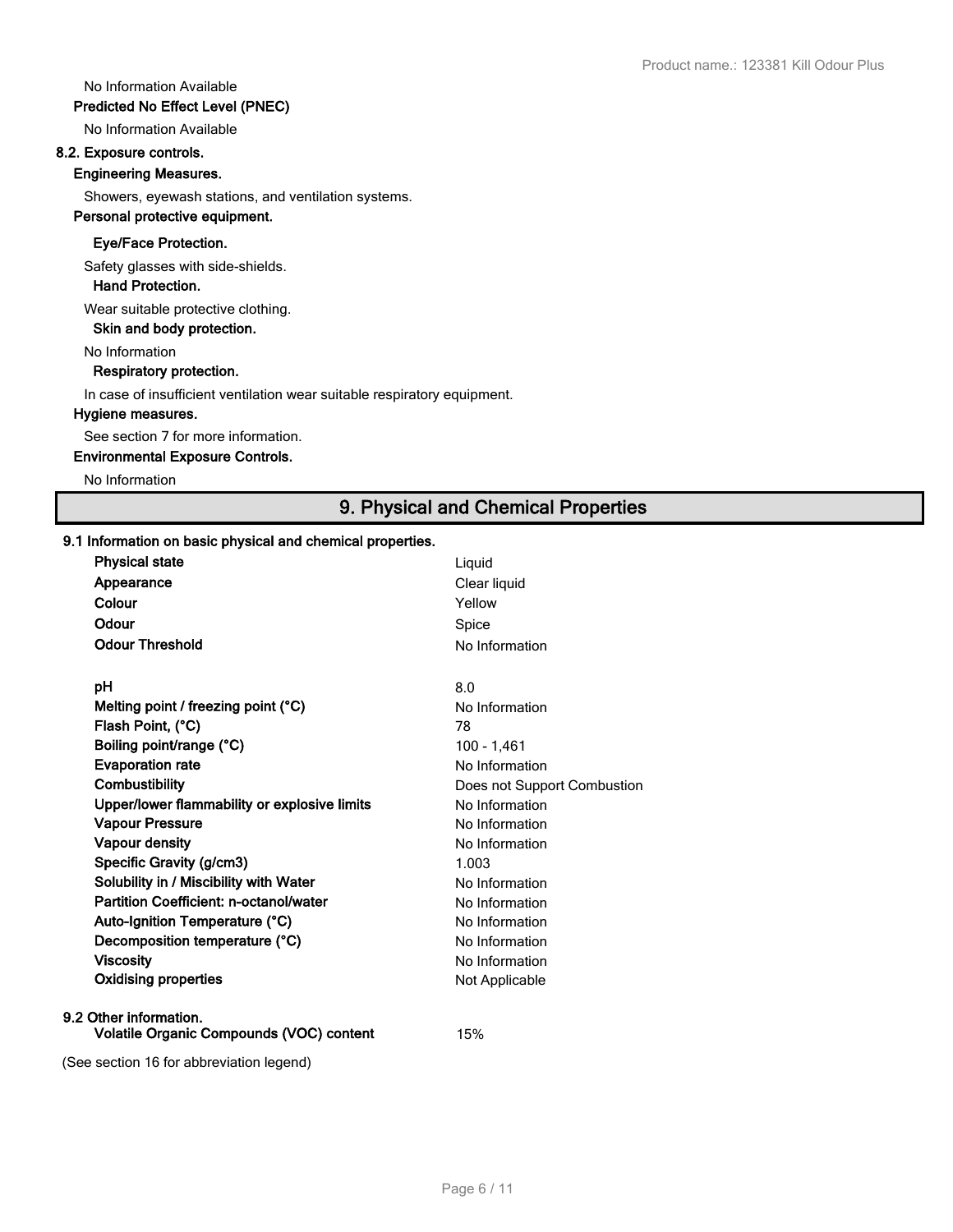#### **10.1 Reactivity.**

Stable under normal conditions.

#### **10.2 Chemical stability.**

Stable under recommended storage conditions.

#### **10.3 Possibility of hazardous reactions.**

None known based on information supplied.

#### **10.4 Conditions to Avoid.**

Strong oxidizing agents.

#### **10.5 Incompatible Materials.**

None known based on information supplied.

#### **10.6 Hazardous Decomposition Products.**

Carbon dioxide (CO<sub>2</sub>), carbon monoxide (CO), oxides of nitrogen (NO<sub>x</sub>), dense black smoke.

### **11. Toxicological Information**

| 11.1 Information on toxicological effects<br><b>Acute Toxicity</b> |  |
|--------------------------------------------------------------------|--|
| <b>Product Information</b>                                         |  |
| The product itself has not been tested                             |  |

| ATEmix (oral)<br>ATEmix (dermal)<br><b>ATEMixInhalation</b> |                      | The following values are calculated based on chapter 3.1 Of the GHS document<br>5,529.4 mg/kg<br>23,529.4 mg/kg<br>ATEMixInhalation |             |                        |  |  |
|-------------------------------------------------------------|----------------------|-------------------------------------------------------------------------------------------------------------------------------------|-------------|------------------------|--|--|
| CAS-No.                                                     | <b>Chemical Name</b> | LD50 Oral                                                                                                                           | LD50 Dermal | <b>LC50 Inhalation</b> |  |  |

|            |                                                                                                   | ---- ---                      | ---- ------        | ------------ |
|------------|---------------------------------------------------------------------------------------------------|-------------------------------|--------------------|--------------|
| 111-76-2   | Ethylene glycol monobutyl ether                                                                   | 470                           | 2000               | N.I.         |
| 68439-57-6 | SODIUM (C14-16) OLEFIN SULFONATE                                                                  | 2310                          | 6300               | N.I.         |
| 34590-94-8 | Dipropylene glycol monomethyl ether                                                               | 5400 uL/kg                    | 9500 mg/kg Rabbit  | N.I.         |
| 119-36-8   | methyl salicylate                                                                                 | 890 mg/kg - rat               | 5005 mg/kg         | N.I.         |
| $97-53-0$  | 4-ALLYL-2-METHOXYPHENOL                                                                           | 1930                          | N.I.               | N.I.         |
| 5989-27-5  | D-limonene                                                                                        | 5200 mg/kg, 4400<br>mg/kg Rat | >5000 mg/kg Rabbit | N.I.         |
| 140-11-4   | Benzyl acetate                                                                                    | 2490                          | N.I.               | N.I.         |
| 104-55-2   | 2-PROPENAL, 3 PHENYL-                                                                             | 2220 mg/kg Rat                | 1260 mg/kg Rabbit  | N.I.         |
| 55965-84-9 | MIXTURE OF 5-CHLORO-2-METHYL-4-<br>ISOTHIAZOLIN-3-ONE AND 2-METHYL-2 H-<br>ISOTHIAZOL-3-ONE (3:1) | 53 mg/kg Rat                  | 87.12 mg/kg Rabbit | N.I.         |

N.I. = No Information

#### **Skin corrosion/irritation.**

SKIN IRRITANT.

# **12. Ecological Information**

#### **12.1 Toxicity**

1.13% of the mixture consists of ingredient(s) of unknown aquatic toxicity

#### **Ecotoxicity Effects**

| Chemical Name                                            | <b>Toxicity to algae</b> | Toxicity to fish                                                                         | Toxicity to daphnia and other<br>aquatic invertebrates |
|----------------------------------------------------------|--------------------------|------------------------------------------------------------------------------------------|--------------------------------------------------------|
| Ethylene glycol monobutyl ether<br>111-76-2              |                          | LC50 96 h Lepomis macrochirus<br>1490 mg/L, LC50 96 h Lepomis<br>macrochirus 2950 mg/L   | EC50 48 h Daphnia magna<br>>1000 mg/L                  |
| SODIUM (C14-16) OLEFIN<br><b>SULFONATE</b><br>68439-57-6 |                          | LC50 96 h Brachydanio rerio 1.0<br>- 10.0 mg/L, LC50 96 h<br>Brachydanio rerio 12.2 mg/L | $\overline{\phantom{0}}$                               |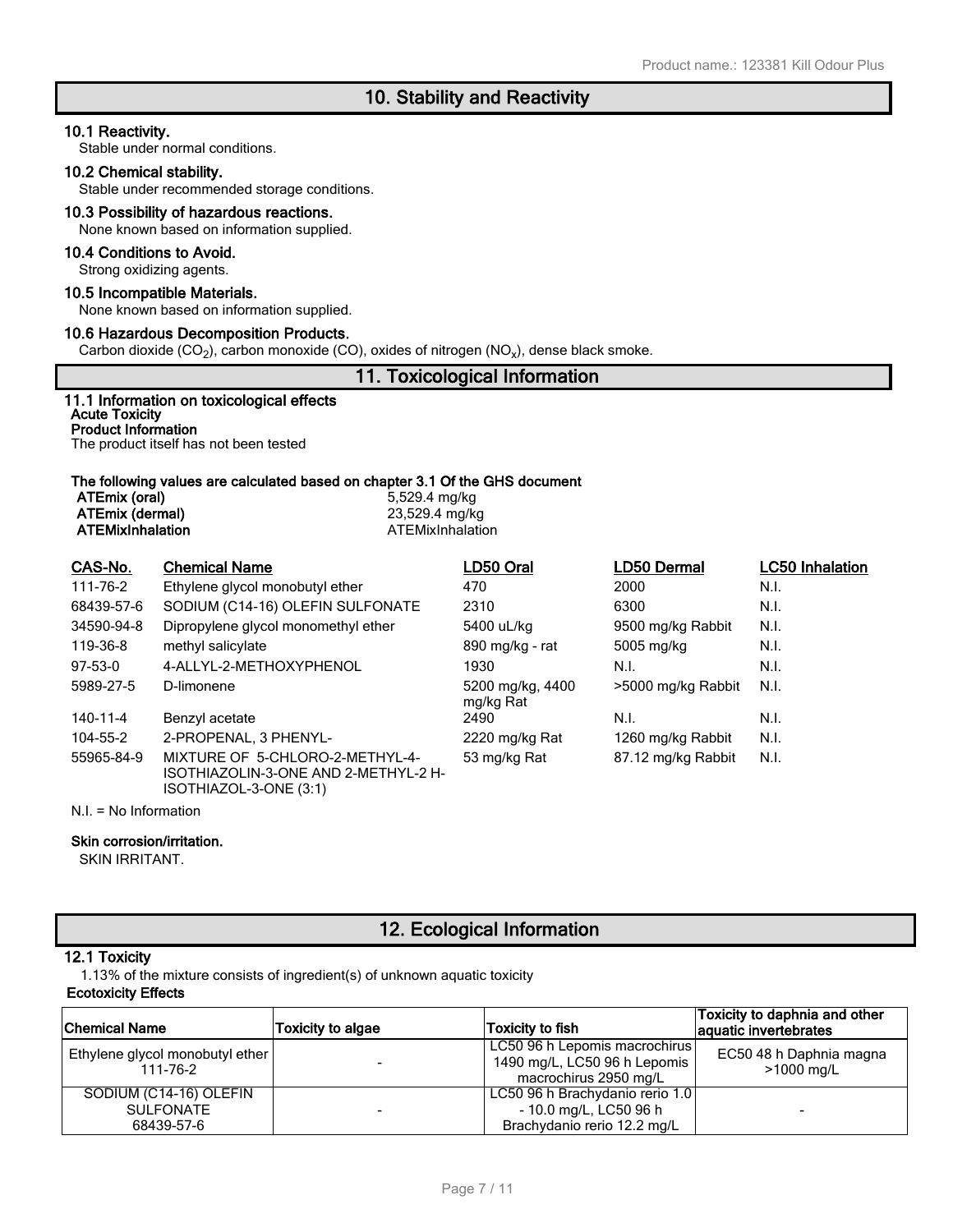| Dipropylene glycol monomethyl<br>ether                 |                                                |                                                                                                                                                                                                                                                                                 | LC50 96 h Pimephales promelas LC50 48 h Daphnia magna 1919                                                        |
|--------------------------------------------------------|------------------------------------------------|---------------------------------------------------------------------------------------------------------------------------------------------------------------------------------------------------------------------------------------------------------------------------------|-------------------------------------------------------------------------------------------------------------------|
| 34590-94-8                                             |                                                | >10000 mg/L                                                                                                                                                                                                                                                                     | mq/L                                                                                                              |
| <b>OLEIC ACID</b><br>112-80-1                          |                                                | LC50 96 h Pimephales promelas<br>205 mg/L                                                                                                                                                                                                                                       | $\overline{a}$                                                                                                    |
| Sodium hydroxide<br>1310-73-2                          |                                                | LC50 96 h Oncorhynchus mykiss<br>45.4 mg/L                                                                                                                                                                                                                                      |                                                                                                                   |
| <b>Benzyl Salicylate</b><br>$118 - 58 - 1$             |                                                | LC50 96 h Danio rerio 1.03 mg/L                                                                                                                                                                                                                                                 | $\overline{a}$                                                                                                    |
| <b>BENZALDEHYDE</b><br>100-52-7                        |                                                | LC50 96 h Oncorhynchus mykiss<br>10.6 - 11.8 mg/L, LC50 96 h<br>Oncorhynchus mykiss 12.69 mg/<br>L, LC50 96 h Lepomis<br>macrochirus 0.8 - 1.44 mg/L,<br>LC50 96 h Pimephales promelas<br>6.8 - 8.53 mg/L, LC50 96 h<br>Lepomis macrochirus 7.5 mg/L                            |                                                                                                                   |
| Menthol<br>2216-51-5                                   |                                                | LC50 96 h Pimephales promelas<br>18.9 mg/L                                                                                                                                                                                                                                      |                                                                                                                   |
| D-limonene<br>5989-27-5                                |                                                | LC50 96 h Pimephales promelas<br>0.619 - 0.796 mg/L, LC50 96 h<br>Oncorhynchus mykiss 35 mg/L                                                                                                                                                                                   |                                                                                                                   |
| 4-ALLYL-2-METHOXYPHENOL<br>97-53-0                     |                                                | LC50 96 h Danio rerio 13 mg/L                                                                                                                                                                                                                                                   |                                                                                                                   |
| Linalyl acetate<br>115-95-7                            |                                                | LC50 96 h Cyprinus carpio 11<br>mg/L                                                                                                                                                                                                                                            | $\overline{a}$                                                                                                    |
| Nerol<br>106-25-2                                      |                                                | LC50 96 h Danio rerio 20.3 mg/L                                                                                                                                                                                                                                                 |                                                                                                                   |
| 2,6-OCTADIEN-1-OL, 3,7-<br>DIMETHYL-, (E)-<br>106-24-1 |                                                | LC50 96 h Danio rerio 22 mg/L                                                                                                                                                                                                                                                   |                                                                                                                   |
| 1,6-OCTADIEN-3-OL, 3, 7-<br>DIMETHYL-<br>78-70-6       | EC50 96 h Desmodesmus<br>subspicatus 88.3 mg/L | LC50 96 h Oncorhynchus mykiss<br>27.8 mg/L                                                                                                                                                                                                                                      | EC50 48 h Daphnia magna 20<br>mg/L                                                                                |
| <b>Butylphenyl Methylpropional</b><br>$80 - 54 - 6$    |                                                | LC50 96 h Brachydanio rerio 2.2<br>$-4.6$ mg/L                                                                                                                                                                                                                                  | EC50 48 h Daphnia magna 10.7<br>mg/L                                                                              |
| No Chemical Name Found<br>1506-02-1                    |                                                | LC50 96 h Lepomis macrochirus<br>$1.49$ mg/L                                                                                                                                                                                                                                    |                                                                                                                   |
| Sodium chloride<br>7647-14-5                           |                                                | LC50 96 h Lepomis macrochirus<br>5560 - 6080 mg/L, LC50 96 h<br>Lepomis macrochirus 12946 mg/<br>L, LC50 96 h Pimephales<br>promelas 6020 - 7070 mg/L,<br>7050 mg/L, LC50 96 h<br>Pimephales promelas 6420 -<br>6700 mg/L, LC50 96 h<br>Oncorhynchus mykiss 4747 -<br>7824 mg/L | EC50 48 h Daphnia magna 1000<br>LC50 96 h Pimephales promelas mg/L, EC50 48 h Daphnia magna<br>340.7 - 469.2 mg/L |

#### **12.2. Persistence and degradability.**

No data are available on the product itself

#### **12.3. Bioaccumulative potential.**

Discharge into the environment must be avoided.

| CAS-No.    | <b>Chemical Name</b>                | <b>Bio. Conc. Factor (BCF)</b> | Octanol-water par. Coeff (KOW) |
|------------|-------------------------------------|--------------------------------|--------------------------------|
| 111-76-2   | Ethylene glycol monobutyl ether     | N.I.                           | 0.81                           |
| 34590-94-8 | Dipropylene glycol monomethyl ether | N.I.                           | $-0.064$                       |
| 119-36-8   | methyl salicylate                   | N.I.                           | 2.55                           |
| 140-11-4   | Benzyl acetate                      | N.I.                           | 1.96                           |
| 104-55-2   | 2-PROPENAL, 3 PHENYL-               | N.I.                           | 2.22                           |

#### **12.4 Mobility in soil.**

#### **Mobility in soil.**

No information available **Mobility** No information available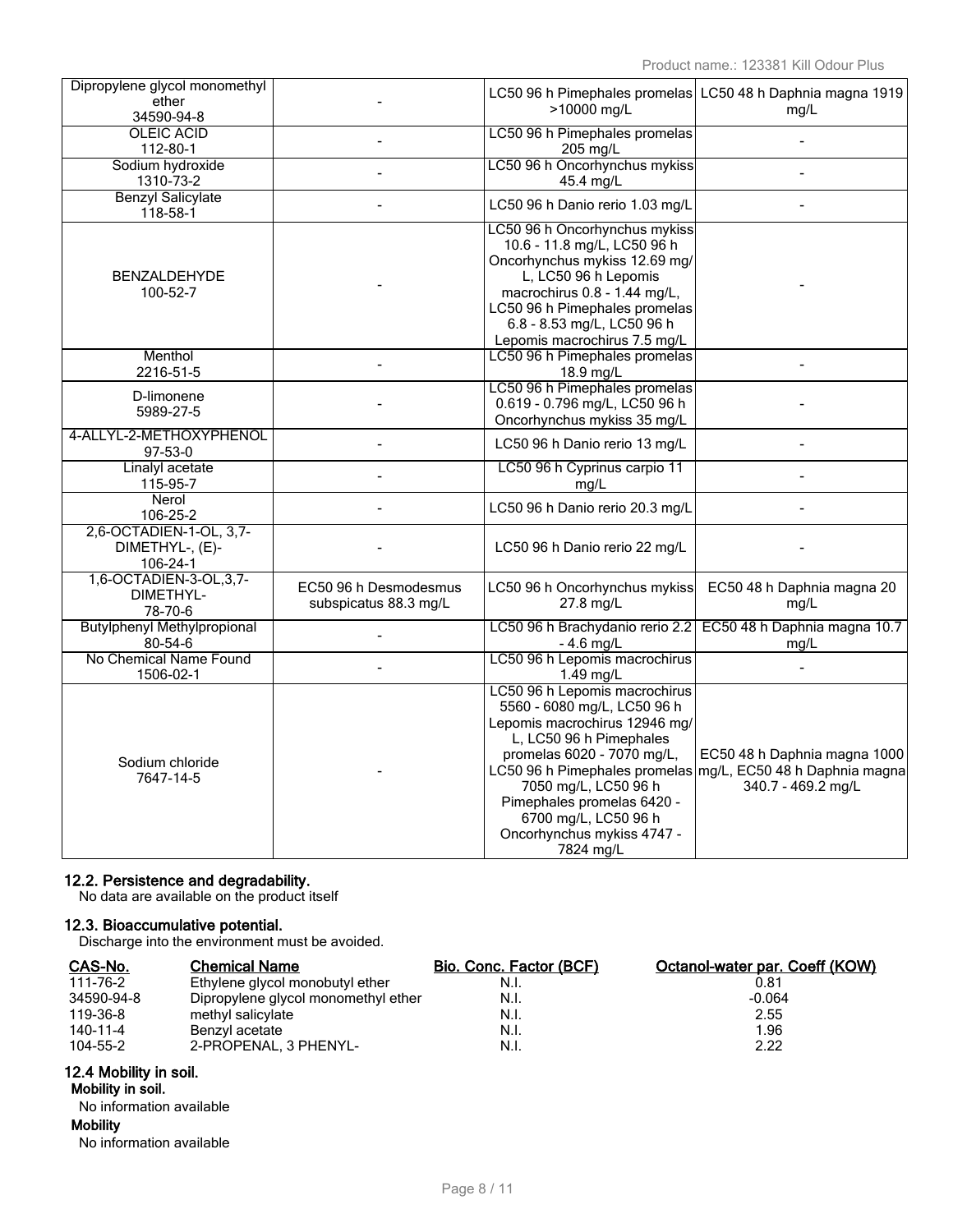#### **12.5 Results of PBT and vPvB assessment.**

No data are available on the product itself

#### **12.6 Other adverse effects.**

No information available

# **13. Disposal Considerations**

#### **13.1 Waste treatment methods.**

# **Waste from residues /unused products**

Disposal should be in accordance with applicable regional, national and local laws and regulations.

#### **Contaminated packaging**

No Information

### **Other information**

According to the European Waste Catalogue, Waste Codes are not product specific, but application specific.

# **14. Transport Information**

| <b>ADR</b>                                                                        |                |
|-----------------------------------------------------------------------------------|----------------|
| 14.1 UN number:                                                                   | No Information |
| 14.2 Proper shipping name:                                                        | not regulated  |
| 14.3 Hazard class(es):                                                            | No Information |
| 14.4 Packing group:                                                               | No Information |
| 14.5 Environmental hazards:                                                       | No Information |
| 14.6 Special provisions:                                                          | No Information |
| <b>IMDG</b>                                                                       |                |
| 14.1 UN number:                                                                   | No Information |
| 14.2 Proper shipping name:                                                        | not regulated  |
| 14.3 Hazard class(es):                                                            | No Information |
| 14.4 Packing group:                                                               | No Information |
| 14.5 Marine pollutant:                                                            | No Information |
| <b>Environmental hazards:</b>                                                     | No Information |
| 14.6 Special provisions:                                                          | No Information |
| 14.7 Transport in bulk according to Annex II of<br>MARPOL 73/78 and the IBC Code: | No Information |
| <b>IATA</b>                                                                       |                |
| 14.1 UN number:                                                                   | No Information |
| 14.2 Proper shipping name:                                                        | No Information |
| 14.3 Hazard class(es):                                                            | No Information |
| 14.4 Packing group:                                                               | No Information |
| 14.5 Environmental hazards:                                                       | No Information |
| 14.6 Special provisions:                                                          | No Information |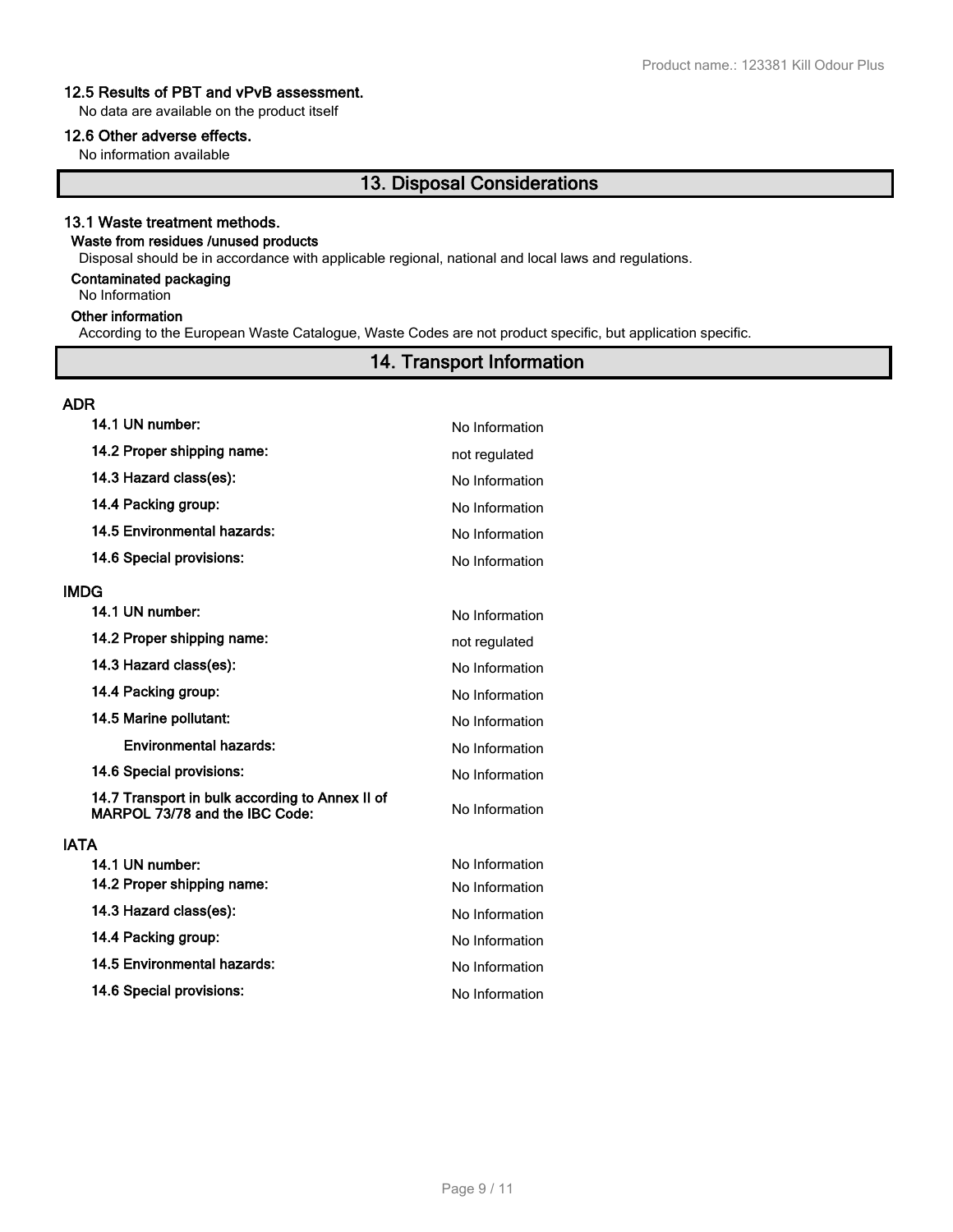# **15. Regulatory Information**

# **15.1 Safety, health and environmental regulations/legislation for the substance or mixture:**

| National regulatory information                                 |                                                                                                                                               |                                     |                                                                                                                                                                                                                                                                                               |
|-----------------------------------------------------------------|-----------------------------------------------------------------------------------------------------------------------------------------------|-------------------------------------|-----------------------------------------------------------------------------------------------------------------------------------------------------------------------------------------------------------------------------------------------------------------------------------------------|
| <b>German WGK classification:</b>                               | 3                                                                                                                                             |                                     |                                                                                                                                                                                                                                                                                               |
| Remarks:                                                        | $WGK 0 = in general not a water pollutant$<br>WGK $1 =$ weak water pollutant<br>$WGK 2$ = water pollutant<br>$WGK$ 3 = severe water pollutant |                                     |                                                                                                                                                                                                                                                                                               |
|                                                                 |                                                                                                                                               |                                     |                                                                                                                                                                                                                                                                                               |
| <b>CAS/Chemical Name</b>                                        |                                                                                                                                               | <b>French RG number</b>             | Title                                                                                                                                                                                                                                                                                         |
| 111-76-2                                                        | Ethylene glycol monobutyl ether                                                                                                               | <b>RG 84</b>                        | Diseases caused by liquid<br>organic solvents for<br>professional use. Health<br>effects caused by<br>professional use of liquid<br>organic solvents (indicated<br>in the table).<br>Gastrointestinal disorders<br>caused by benzene,<br>toluene, xylenes and all<br>products containing them |
| 34590-94-8                                                      | Dipropylene glycol monomethyl ether                                                                                                           | <b>RG 84</b>                        | Diseases caused by liquid<br>organic solvents for<br>professional use. Health<br>effects caused by<br>professional use of liquid<br>organic solvents (indicated<br>in the table).<br>Gastrointestinal disorders<br>caused by benzene,<br>toluene, xylenes and all                             |
| 5989-27-5                                                       | D-limonene                                                                                                                                    | <b>RG 84</b>                        | products containing them<br>Diseases caused by liquid<br>organic solvents for<br>professional use. Health<br>effects caused by<br>professional use of liquid<br>organic solvents (indicated<br>in the table).<br>Gastrointestinal disorders<br>caused by benzene,<br>toluene, xylenes and all |
| 7647-14-5                                                       | Sodium chloride                                                                                                                               | <b>RG78</b>                         | products containing them                                                                                                                                                                                                                                                                      |
| <b>European Union</b>                                           |                                                                                                                                               |                                     |                                                                                                                                                                                                                                                                                               |
| chemical agents at work<br><b>Persistent Organic Pollutants</b> | Take note of Directive 98/24/EC on the protection of the health and safety of workers from the risks related to                               |                                     |                                                                                                                                                                                                                                                                                               |
| Not applicable                                                  | Authorizations (Annex XIV) and/or restrictions on use (Annex XVII), Regulation (CE) 1907/2006                                                 |                                     |                                                                                                                                                                                                                                                                                               |
| CAS-No.                                                         | <b>Chemical Name</b><br>Not applicable                                                                                                        | <b>Annex XIV Authorisation List</b> | <b>Annex XVII Restricted list</b>                                                                                                                                                                                                                                                             |
|                                                                 | <b>EU Substances of Very High Concern</b>                                                                                                     |                                     |                                                                                                                                                                                                                                                                                               |
| CAS-No.                                                         | <b>Chemical Name</b><br>No items on this list exist.                                                                                          |                                     |                                                                                                                                                                                                                                                                                               |
| <b>International Inventories</b>                                |                                                                                                                                               |                                     |                                                                                                                                                                                                                                                                                               |
| <b>TSCA</b>                                                     |                                                                                                                                               |                                     |                                                                                                                                                                                                                                                                                               |
| <b>DSL</b>                                                      |                                                                                                                                               |                                     |                                                                                                                                                                                                                                                                                               |